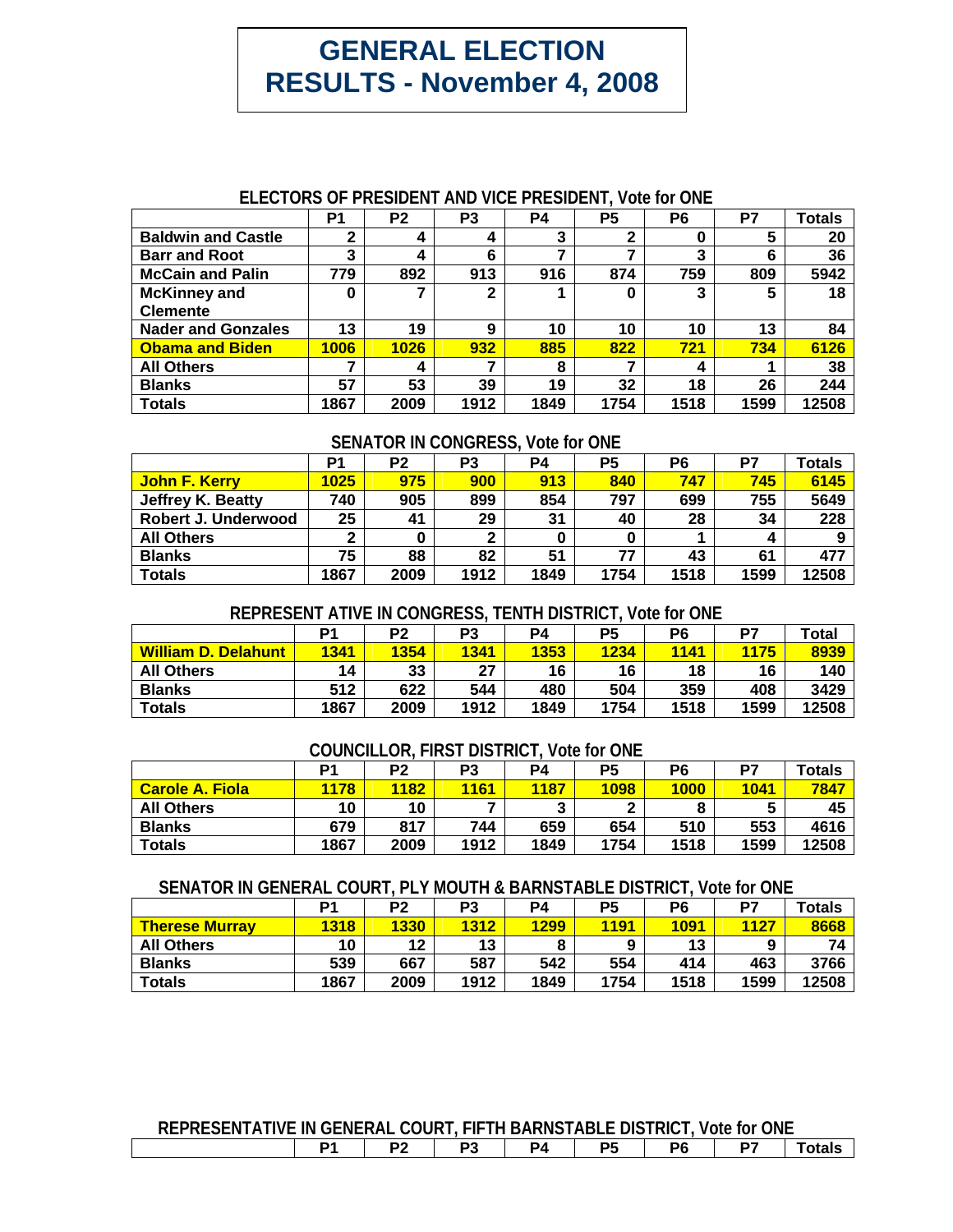| <b>Jeffrey Davis Perry</b> | 1192 | 1304 | 1298 | 1309       | 1214 | 1084 | 1117               | 8518  |
|----------------------------|------|------|------|------------|------|------|--------------------|-------|
| <b>Glenn S Pare'</b>       | 573  | 579  | 511  | 459        | 431  | 353  | 395                | 3301  |
| <b>All Others</b>          |      |      |      | $\sqrt{2}$ | ◠    |      | $\mathbf{\hat{a}}$ |       |
| <b>Blanks</b>              | 102  | 125  | 102  | 81         | 107  | 81   | 85                 | 683   |
| Totals                     | 1867 | 2009 | 1912 | 1849       | 1754 | 1518 | 1599               | 12508 |

#### **REGISTER OF PROBATE, BARNSTABLE COUNTY, Vote for ONE**

|                           | P <sub>1</sub> | P <sub>2</sub> | P <sub>3</sub> | P4   | P <sub>5</sub> | P <sub>6</sub> | P7   | <b>Totals</b> |
|---------------------------|----------------|----------------|----------------|------|----------------|----------------|------|---------------|
| <b>Anastasia Welsh</b>    | 881            | 1025           | 1041           | 978  | 876            | 796            | 800  | 6397          |
| <u>l Perrino</u>          |                |                |                |      |                |                |      |               |
| <b>Eric T. Turkington</b> | 690            | 662            | 582            | 606  | 576            | 493            | 546  | 4155          |
| <b>James A. Feeney</b>    | 80             | 100            | 91             | 106  | 102            | 102            | 109  | 690           |
| <b>All Others</b>         | 0              | ◠              | ◠              |      |                |                |      |               |
| <b>Blanks</b>             | 216            | 220            | 196            | 158  | 200            | 127            | 143  | 1260          |
| <b>Totals</b>             | 1867           | 2009           | 1912           | 1849 | 1754           | 1518           | 1599 | 12508         |

#### **COUNTY COMMISSIONERS, BARNSTABLE COUNTY, Vote for not more than TWO**

|                           | P <sub>1</sub> | P <sub>2</sub> | P <sub>3</sub> | P4           | P <sub>5</sub> | P6   | P7       | <b>Totals</b> |
|---------------------------|----------------|----------------|----------------|--------------|----------------|------|----------|---------------|
| <b>Ricardo M. Barros</b>  | 599            | 706            | 709            | 726          | 625            | 594  | 575      | 4534          |
| <b>William B. Crowell</b> | 544            | 623            | 623            | 556          | 505            | 453  | 462      | 3766          |
| <b>Mary Pat Flynn</b>     | 727            | 692            | 647            | 618          | 600            | 547  | 578      | 4409          |
| Sheila R. Lyons           | 536            | 527            | 491            | 454          | 440            | 400  | 561      | 3409          |
| <b>All Others</b>         | 0              |                |                | $\mathbf{2}$ |                | 2    | $\bf{0}$ | 12            |
| <b>Blanks</b>             | 1328           | 1469           | 1354           | 1342         | 1331           | 1040 | 1222     | 9086          |
| <b>Totals</b>             | 3734           | 4018           | 3824           | 3698         | 3508           | 3036 | 3398     | 25216         |

## **BARNSTABLE ASSEMBLY DELEGATE, SANDWICH, Vote for ONE**

|                        | D <sub>1</sub> | P2   | P <sub>3</sub> | <b>P4</b> | P5   | P <sub>6</sub> | D7   | <b>Totals</b> |
|------------------------|----------------|------|----------------|-----------|------|----------------|------|---------------|
| <b>Thomas F. Keves</b> | 1316           | 1364 | 1375           | 1367      | 1248 | 1166           | 1188 | 9024          |
| <b>All Others</b>      |                |      |                |           |      |                | 5    | 32            |
| <b>Blanks</b>          | 543            | 640  | 529            | 481       | 502  | 351            | 406  | 3452          |
| Totals                 | 1867           | 2009 | 1912           | 1849      | 1754 | 1518           | 1599 | 12508         |

#### **REGIONAL TECHNICAL SCHOOL COMMITTEE, BOURNE, Vote for ONE**

|                                  | P1   | P <sub>2</sub> | P <sub>3</sub> | P4   | P5   | P <sub>6</sub> | P7   | <b>Totals</b> |
|----------------------------------|------|----------------|----------------|------|------|----------------|------|---------------|
| Joseph A. Agrillo,<br><b>Sr.</b> | 774  | 782            | 809            | 820  | 784  | 732            | 771  | 5472          |
| <b>Donald DuBerger</b>           | 323  | 343            | 287            | 323  | 268  | 261            | 289  | 2094          |
| <b>All Others</b>                | 4    |                |                | 4    | 3    |                | 5    | 28            |
| <b>Blanks</b>                    | 766  | 883            | 811            | 702  | 699  | 519            | 534  | 4914          |
| <b>Totals</b>                    | 1867 | 2009           | 1912           | 1849 | 1754 | 1518           | 1599 | 12508         |

#### **REGIONAL TECHNICAL SCHOOL COMMITTEE, FALMOUTH, Vote for ONE**

|                         | P1   | P <sub>2</sub> | P <sub>3</sub> | P4   | P5   | P6   | D7   | <b>Totals</b> |
|-------------------------|------|----------------|----------------|------|------|------|------|---------------|
| <b>Donald P. Havnes</b> | 1070 | 1033           | 1082           | 1114 | 1007 | 953  | 995  | 7254          |
| <b>All Others</b>       |      | ≏              |                | 3    |      |      |      | 38            |
| <b>Blanks</b>           | 790  | 973            | 824            | 732  | 740  | 559  | 598  | 5216          |
| <b>Totals</b>           | 1867 | 2009           | 1912           | 1849 | 1754 | 1518 | 1599 | 12508         |

### **REGIONAL TECHNICAL SCHOOL COMMITTEE, MARION, Vote for ONE**

|                                    | D.   | פם<br>-- | D <sub>2</sub><br>ں۔ | P4   | DБ<br>. . | P <sub>6</sub> | P7  | Totals      |
|------------------------------------|------|----------|----------------------|------|-----------|----------------|-----|-------------|
| <b>Eunice C.</b><br><b>Manduca</b> | 1028 | 1007     | 1052                 | 1077 | 971       | 929            | 969 | <b>7033</b> |
| <b>All Others</b>                  |      |          |                      |      |           |                |     | 94<br>ູ     |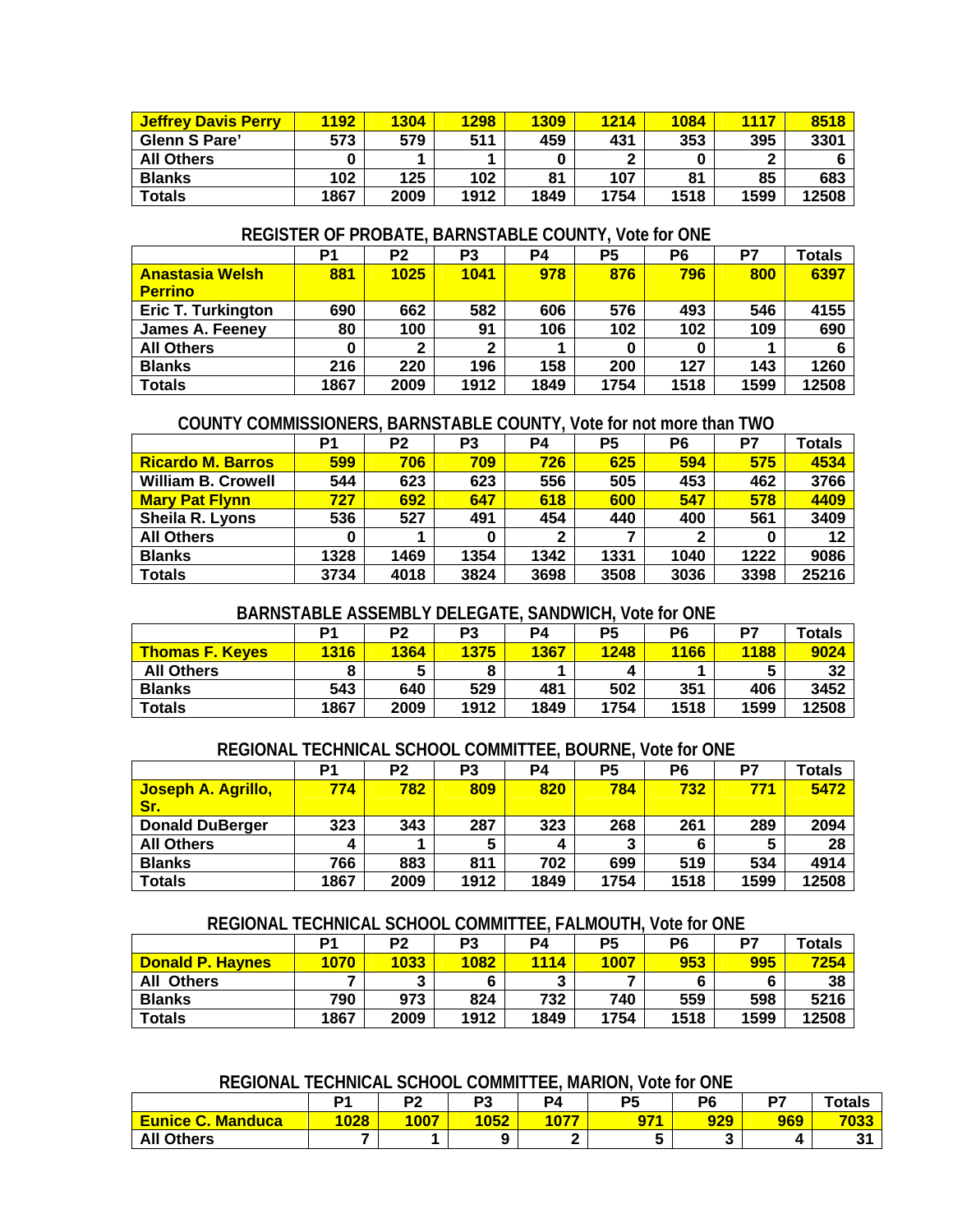| <b>Blanks</b> | 832 | 1001 | 851  | 770  | 778  | 586  | 626  | 5444  |
|---------------|-----|------|------|------|------|------|------|-------|
| Totals        | 867 | 2009 | 1912 | 1849 | 1754 | 1518 | 1599 | 12508 |

| <b>Name</b>             | D1   | 00   | P <sub>3</sub> | <b>P4</b> | Р5   | P6   | D7          | Totals |  |
|-------------------------|------|------|----------------|-----------|------|------|-------------|--------|--|
| <b>Steven L. Chalke</b> | 1149 | 1105 | 1172           | 1171      | 1068 | 1036 | <b>1050</b> | 7751   |  |
| <b>All Others</b>       |      | ◠    |                |           | э    |      |             | 24     |  |
| <b>Blanks</b>           | 713  | 902  | 736            | 678       | 681  | 478  | 545         | 4733   |  |
| <b>Totals</b>           | 1867 | 2009 | 1912           | 1849      | 1754 | 1518 | 1599        | 12508  |  |

## **REGIONAL TECHNICAL SCHOOL COMMITTEE, SANDWICH, Vote for ONE**

## **REGIONAL TECHNICAL SCHOOL COMMITTEE, WAREHAM, Vote for ONE**

|                                         | P1   | P2          | P3   | P4   | P5   | P6   | P7   | <b>Totals</b>  |
|-----------------------------------------|------|-------------|------|------|------|------|------|----------------|
| <b>Robert N.</b><br><b>Fitchenmayer</b> | 1044 | <b>1000</b> | 1055 | 1064 | 967  | 920  | 967  | 7017           |
| <b>All Others</b>                       | J    |             |      |      |      | 5    |      | 3 <sub>1</sub> |
| <b>Blanks</b>                           | 820  | 1008        | 851  | 782  | 781  | 593  | 625  | 5460           |
| <b>Totals</b>                           | 1867 | 2009        | 1912 | 1849 | 1754 | 1518 | 1599 | 12508          |

#### **QUESTION 1 (STATE INCOME TAX)**

**Do you approve of a law summarized below, on which no vote was taken by the Senate or the House of Representatives before May 6, 2008?** 

**SUMMARY: This proposed law would reduce the state personal income tax rate to 2.65% for all categories of taxable income for the tax year beginning on or after January 1, 2009, and would eliminate the tax for all tax years beginning on or after January 1, 2010. The personal income tax applies to income received or gain realized by individuals and married couples, by estates of deceased persons, by certain trustees and other fiduciaries, by persons who are partners in and receive income from partnerships, by corporate trusts, and by persons who receive income as shareholders of "S corporations" as defined under federal tax law. The proposed law would not affect the tax due on income or gain realized in a tax year beginning before January 1, 2009.** 

**The proposed law states that if any of its parts were declared invalid, the other parts would stay in effect.** 

**A YES VOTE would reduce the state personal income tax rate to 2.65% for the tax year beginning on January 1, 2009, and would eliminate the tax for all tax years beginning on or after January 1, 2010.** 

**A NO VOTE would make no change in state income tax laws.** 

|               | P1   | P2   | P <sub>3</sub> | P <sub>4</sub> | P5   | P6   | P7   | Totals |
|---------------|------|------|----------------|----------------|------|------|------|--------|
| Yes           | 660  | 833  | 778            | 771            | 682  | 606  | 709  | 5039   |
| <b>No</b>     | 1068 | 1051 | 1013           | 999            | 971  | 869  | 838  | 6809   |
| <b>Blanks</b> | 139  | 125  | 121            | 79             | 101  | 43   | 52   | 660    |
| <b>Totals</b> | 1867 | 2009 | 1912           | 1849           | 1754 | 1518 | 1599 | 12508  |

#### **QUESTION 1 (STATE INCOME TAX)**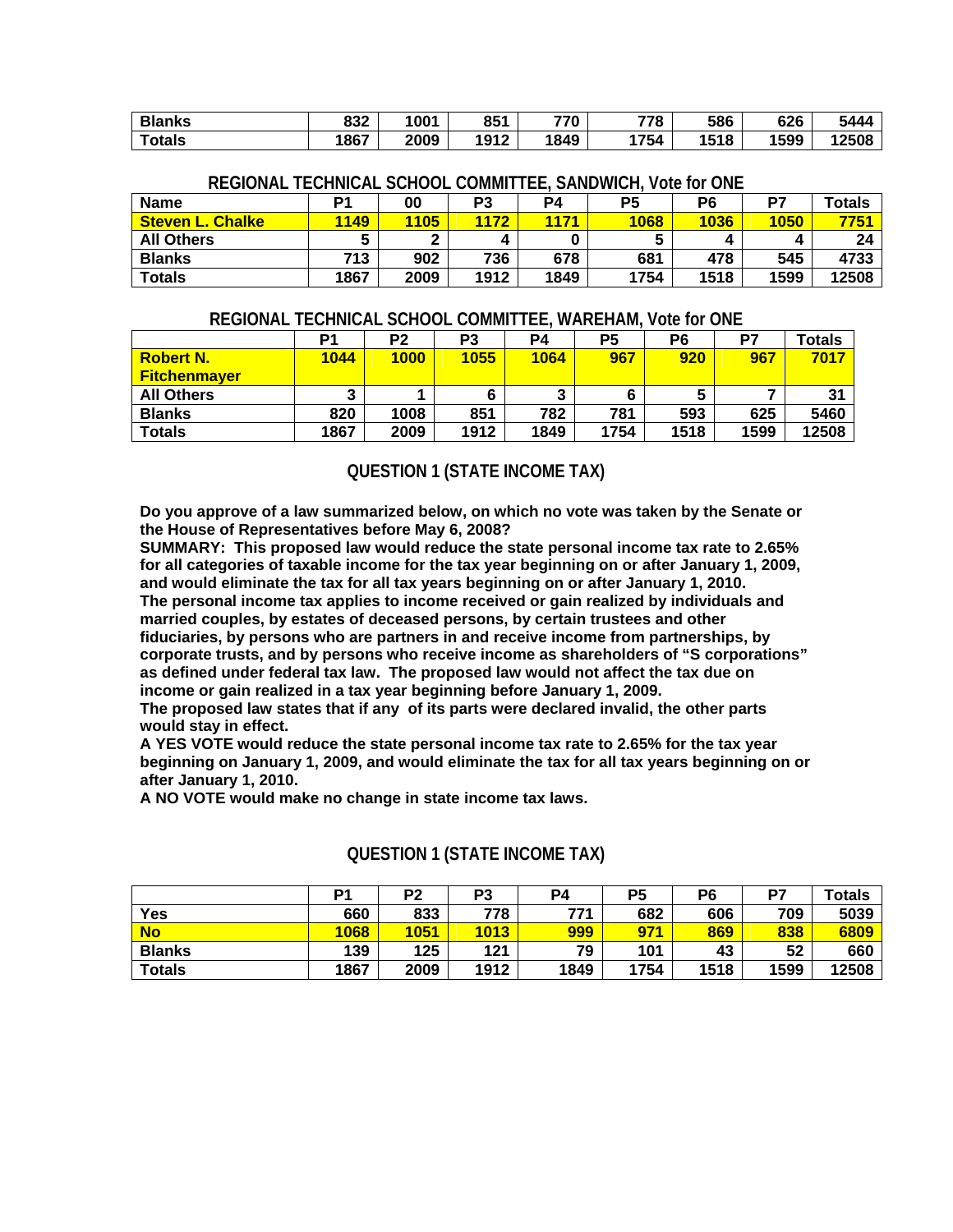#### **QUESTION 2 (MARIJUANA)**

**Do you approve of a law summarized below, on which no vote was taken by the Senate or the House of Representatives before May 6, 2008?** 

**This proposed law would replace the criminal penalties for possession of one ounce or less of marijuana with a new system of civil penalties, to be enforced by issuing citations, and would exclude information regarding this civil offense from the state's criminal record information system. Offenders age 18 or older would be subject to forfeiture of the marijuana plus a civil penalty of \$100. Offenders under the age of 18 would be subject to the same forfeiture and, if they complete a drug awareness program within one year of the offense, the same \$100 penalty.** 

**Offenders under 18 and their parents or legal guardian would be notified of the offense and the option for the offender to complete a drug awareness program developed by the state Department of Youth Services. Such programs would include ten hours of community service and at least four hours of instruction or group discussion concerning the use and abuse of marijuana and other drugs and emphasizing early detection and prevention of substance abuse.** 

**The penalty for offenders under 18 who fail to complete such a program within one year could be increased to as much as \$1,000, unless the offender showed an inability to pay, an inability to participate in such a program, or the unavailability of such a program. Such an offender's parents could also be held liable for the increased penalty. Failure by an offender under 17 to complete such a program could also be a basis for a delinquency proceeding.** 

**The proposed law would define possession of one ounce or less of marijuana as including possession of one ounce or less of tetrahydrocannibinol ("TLC"), or having metabolized products of marijuana or THC in one's body.** 

**Under the proposed law, possessing an ounce or less of marijuana could not be grounds for state or local government entities imposing any other penalty, sanction, or** 

**disqualification, such as denying student financial aid, public housing, public financial assistance including unemployment benefits, the right to operate a motor vehicle, or the opportunity to serve as a foster or adoptive parent. The proposed law would allow local ordinances or bylaws that prohibit the public use of marijuana, and would not affect existing laws, practices, or policies concerning operating a motor vehicle or taking other actions while under the influence of marijuana, unlawful possession of prescription forms of marijuana, or selling, manufacturing, or trafficking in marijuana.** 

**The money received from the new civil penalties would go to the city or town where the offense occurred.** 

**A YES VOTE would replace the criminal penalties for possession of one ounce or less of marijuana with a new system of civil penalties.** 

**A NO VOTE would make no change in state criminal laws concerning possession of marijuana.** 

|               | D <sub>1</sub> | P <sub>2</sub> | P3   | P4   | P5   | P <sub>6</sub> | P7   | Totals |
|---------------|----------------|----------------|------|------|------|----------------|------|--------|
| <b>Yes</b>    | 1102           | 1232           | 1070 | 1116 | 1062 | 973            | 1013 | 7568   |
| <b>No</b>     | 629            | 641            | 723  | 647  | 587  | 498            | 539  | 4264   |
| <b>Blanks</b> | 136            | 136            | 119  | 86   | 105  | 47             | 47   | 676    |
| <b>Totals</b> | 1867           | 2009           | 1912 | 1849 | 1754 | 1518           | 1599 | 12508  |

## **QUESTION 2 (MARIJUANA)**